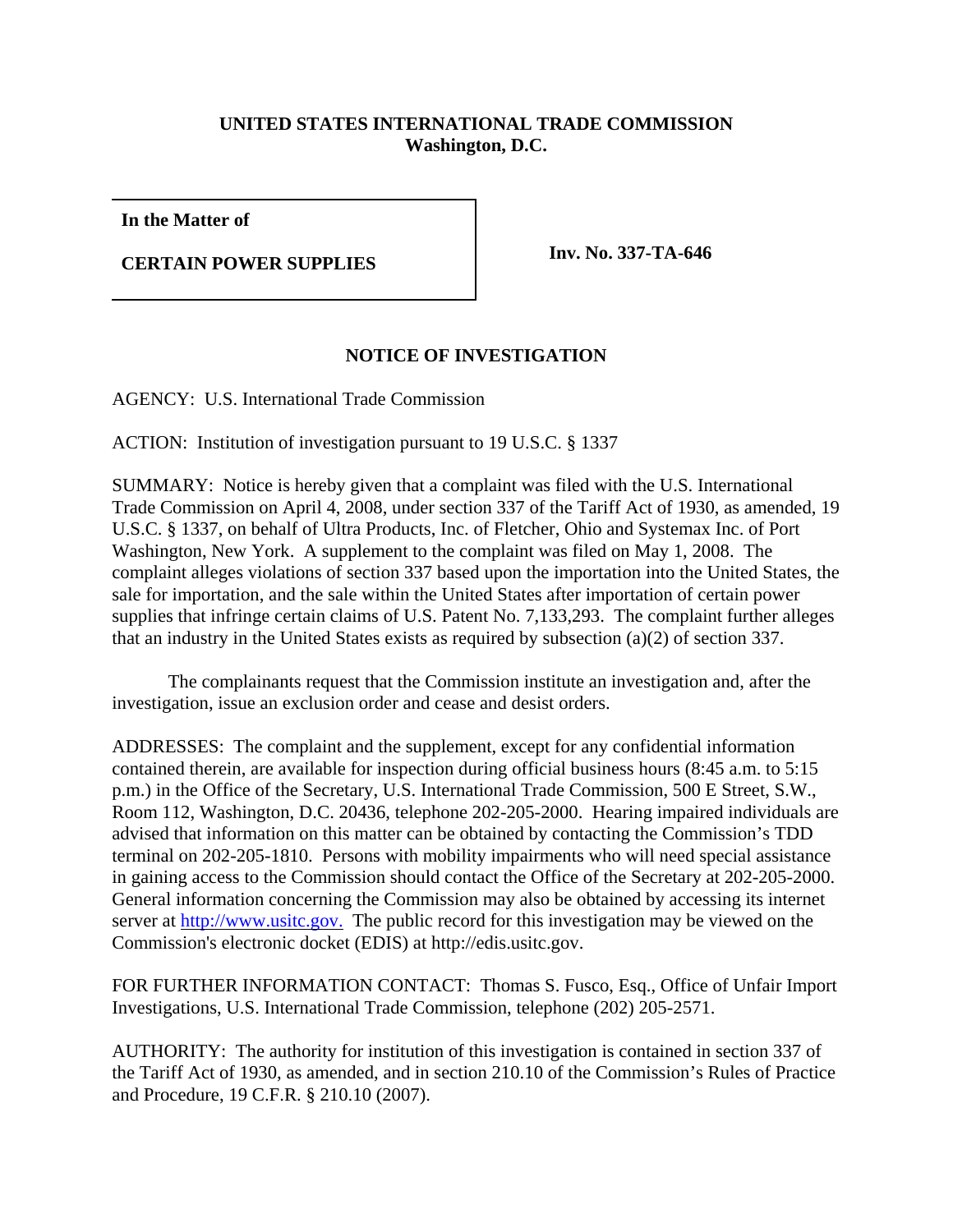SCOPE OF INVESTIGATION: Having considered the complaint, the U.S. International Trade Commission, on May 1, 2008, ORDERED THAT –

(1) Pursuant to subsection (b) of section 337 of the Tariff Act of 1930, as amended, an investigation be instituted to determine whether there is a violation of subsection (a)(1)(B) of section 337 in the importation into the United States, the sale for importation, or the sale within the United States after importation of certain power supplies that infringe one or more of claims 1 and 4 of U.S. Patent No. 7,133,293, and whether an industry in the United States exists as required by subsection (a)(2) of section 337;

(2) For the purpose of the investigation so instituted, the following are hereby named as parties upon which this notice of investigation shall be served:

(a) The complainants are –

Ultra Products, Inc. 6910 State Road 36 Fletcher, Ohio 45326

Systemax, Inc. 11 Harbor Park Drive Port Washington, New York 11050

(b) The respondents are the following entities alleged to be in violation of section 337, and are the parties upon which the complaint is to be served:

> Aerocool Advanced Technologies Corporation 13F-2, No. 75, Hsin Tai Wu Road Sec. 1 Hsi Chih Taipei Hsien 221 Taiwan

> Langears, Inc. d/b/a/ Aerocool US 41662 Christy Street Fremont, California 94538

Andyson International Co., Ltd. Third Floor, 153 Pei-Shen Road, Sec. 3, Shen-Keng Village Taipei 222 Taiwan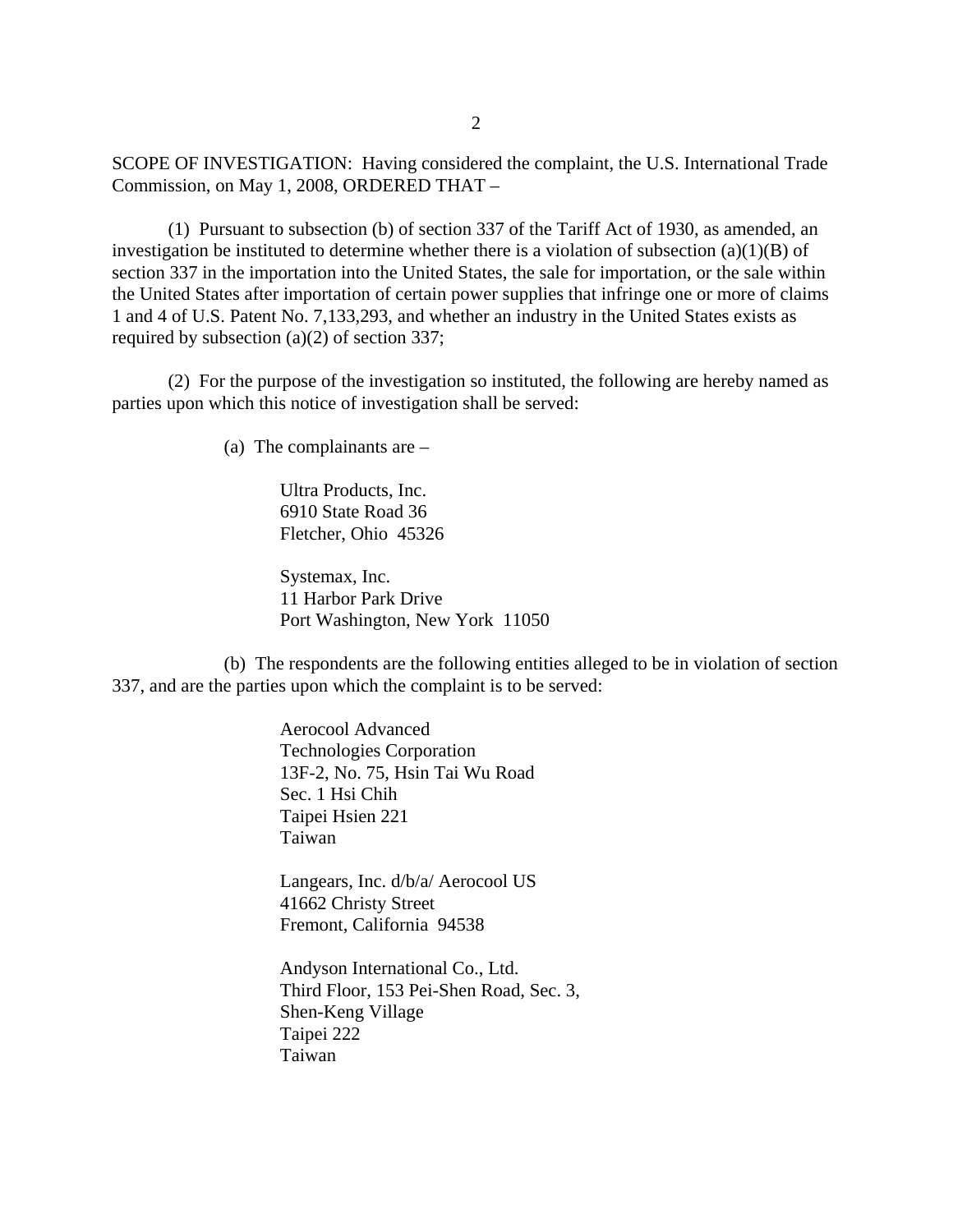Atng Power Co., Ltd. a/k/a I Horng Power Co., Ltd. Third Floor-9, 14 Lane 609 Chung Shin Road Sec. 5, San Chung Taipei Hsien 241 Taiwan

Coolmax Technology Inc. 8F, No. 165, Sec. 2, Datung Road Hsi-Chih City Taipei 221 Taiwan

Enermax Technology Corporation 15F-2, No. 888, Jing-Kuo Road Taoyuan Taiwan

Enermax USA Corporation 17733 Rowland Street City of Industry, California 91748

High Performance Enterprise PLC d/b/a High Performance Group or Hiper Group Unit 1, The I/O Centre, Fingle Drive Milton Keynes, MK13 OAT United Kingdom

High Performance Group Inc. d/b/a High Performance Group or Hiper Group Foster City Executive Park 551 Foster City Boulevard, Suite D San Mateo, California 94404

KWI Technology Inc. d/b/a Kingwin 18221 Railroad Street City of Industry, California 91748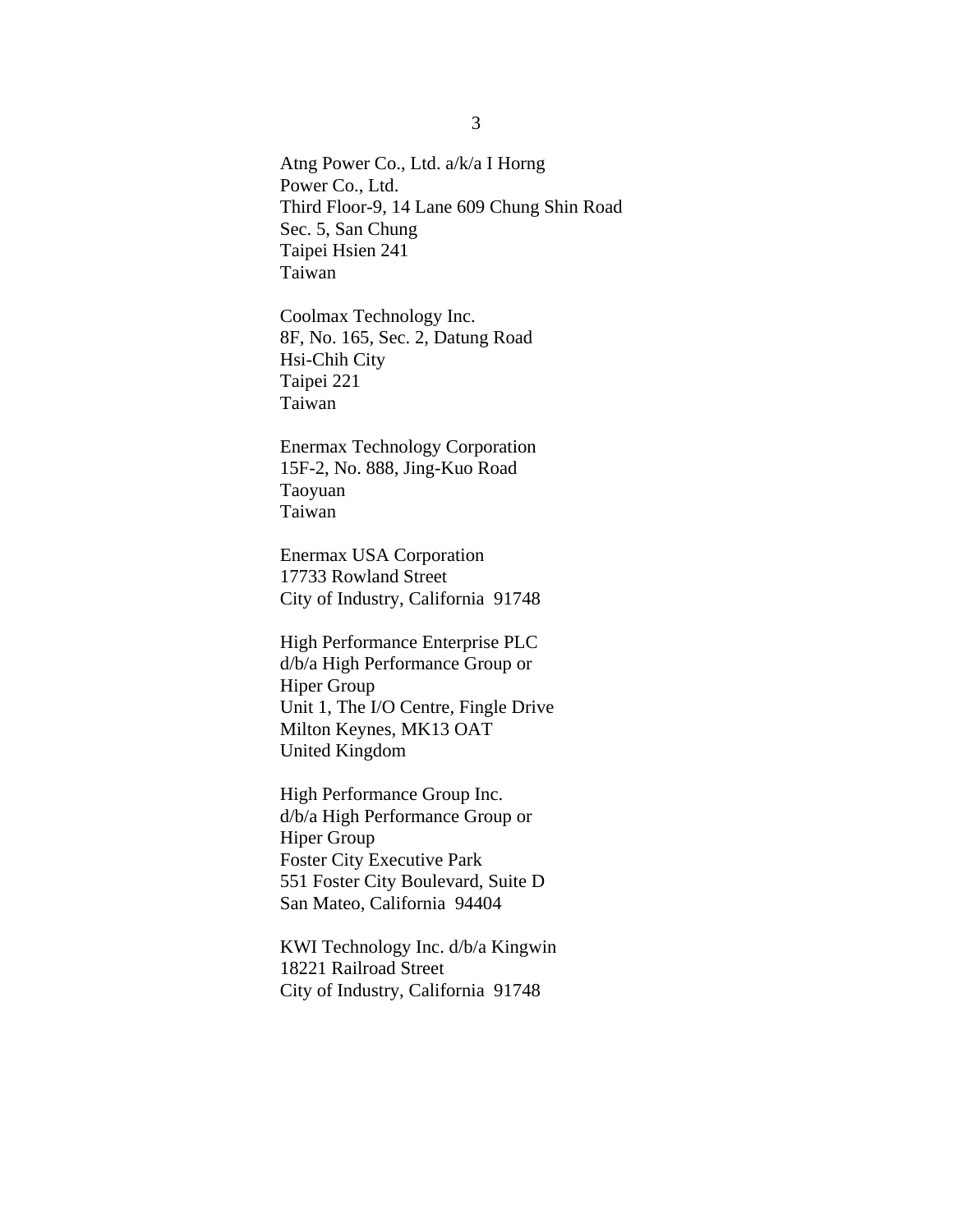San Hawk Technic Co., Ltd. a/k/a Sky Hawk Group 6F, No. 665 Chung Cheng Road Hsin Chuang Taipei, Taiwan

Eagle Technology Inc. a/k/a Sky Hawk USA or Eagle Tech 18539 East Gale Avenue City of Industry, California 91748

Sunbeam Company Room 406, Building A, No. 18 Sihyuan Street, Jhongjheng District Taipei City 100 Taiwan

Sunbeamtech, Inc. 15339 Don Julian Road Hacienda Heights, California 91748

(c) The Commission investigative attorney, party to this investigation, is Thomas S. Fusco, Esq., Office of Unfair Import Investigations, U.S. International Trade Commission, 500 E Street, S.W., Room 401B, Washington, D.C. 20436; and

(4) For the investigation so instituted, the Honorable Charles E. Bullock is designated as the presiding administrative law judge.

Responses to the complaint and the notice of investigation must be submitted by the named respondents in accordance with section 210.13 of the Commission's Rules of Practice and Procedure, 19 C.F.R. § 210.13. Pursuant to 19 C.F.R. §§ 201.16(d) and 210.13(a), such responses will be considered by the Commission if received not later than 20 days after the date of service by the Commission of the complaint and the notice of investigation. Extensions of time for submitting responses to the complaint and the notice of investigation will not be granted unless good cause therefor is shown.

Failure of the respondent to file a timely response to each allegation in the complaint and in this notice may be deemed to constitute a waiver of the right to appear and contest the allegations of the complaint and this notice, and to authorize the administrative law judge and the Commission, without further notice to the respondent, to find the facts to be as alleged in the complaint and this notice and to enter an initial determination and a final determination